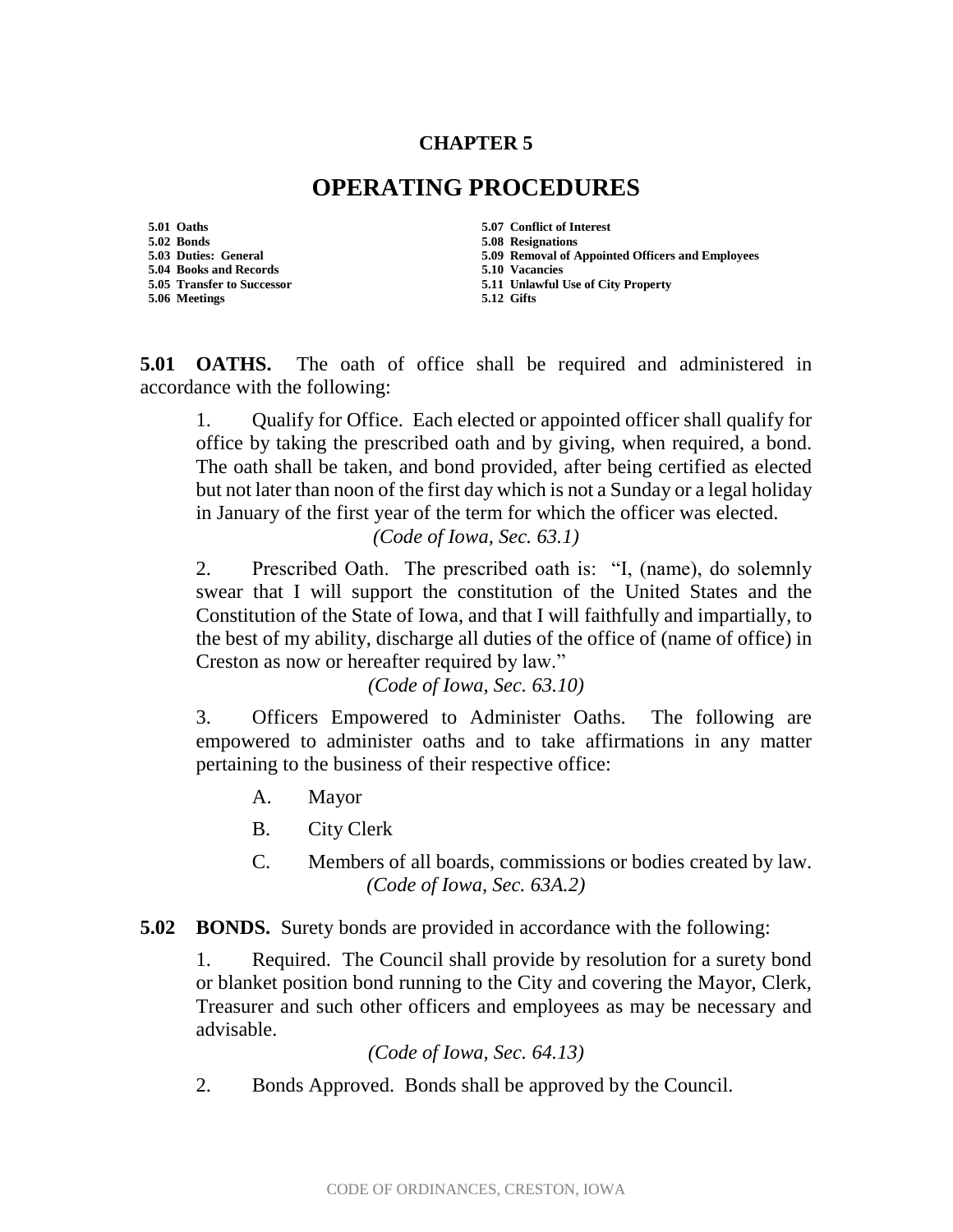*(Code of Iowa, Sec. 64.19)*

3. Bonds Filed. All bonds, after approval and proper record, shall be filed with the Clerk.

*(Code of Iowa, Sec. 64.23[6])*

4. Record. The Clerk shall keep a book, to be known as the "Record of Official Bonds" in which shall be recorded the official bonds of all City officers, elective or appointive.

*(Code of Iowa, Sec. 64.24[3])*

**5.03 DUTIES: GENERAL.** Each municipal officer shall exercise the powers and perform the duties prescribed by law and this Code of Ordinances, or as otherwise directed by the Council unless contrary to State law or City charter. *(Code of Iowa, Sec. 372.13[4])*

**5.04 BOOKS AND RECORDS.** All books and records required to be kept by law or ordinance shall be open to inspection by the public upon request, unless some other provisions of law expressly limit such right or require such records to be kept confidential.

*(Code of Iowa, Sec. 22.1 & 22.2)*

**5.05 TRANSFER TO SUCCESSOR.** Each officer shall transfer to the officer's successor in office all books, papers, records, documents and property in the officer's custody and appertaining to that office.

*(Code of Iowa, Sec. 372.13[4])*

**5.06 MEETINGS.** All meetings of the Council, any board or commission, or any multimembered body formally and directly created by any of the foregoing bodies shall be held in accordance with the following:

1. Notice of Meetings. Reasonable notice, as defined by State law, of the time, date and place of each meeting, and its tentative agenda shall be given.

```
(Code of Iowa, Sec. 21.4)
```
2. Meetings Open. All meetings shall be held in open session unless closed sessions are held as expressly permitted by State law.

*(Code of Iowa, Sec. 21.3)*

3. Minutes. Minutes shall be kept of all meetings showing the date, time and place, the members present, and the action taken at each meeting. The minutes shall show the results of each vote taken and information sufficient to indicate the vote of each member present. The vote of each member present shall be made public at the open session. The minutes shall be public records open to public inspection.

*(Code of Iowa, Sec. 21.3)*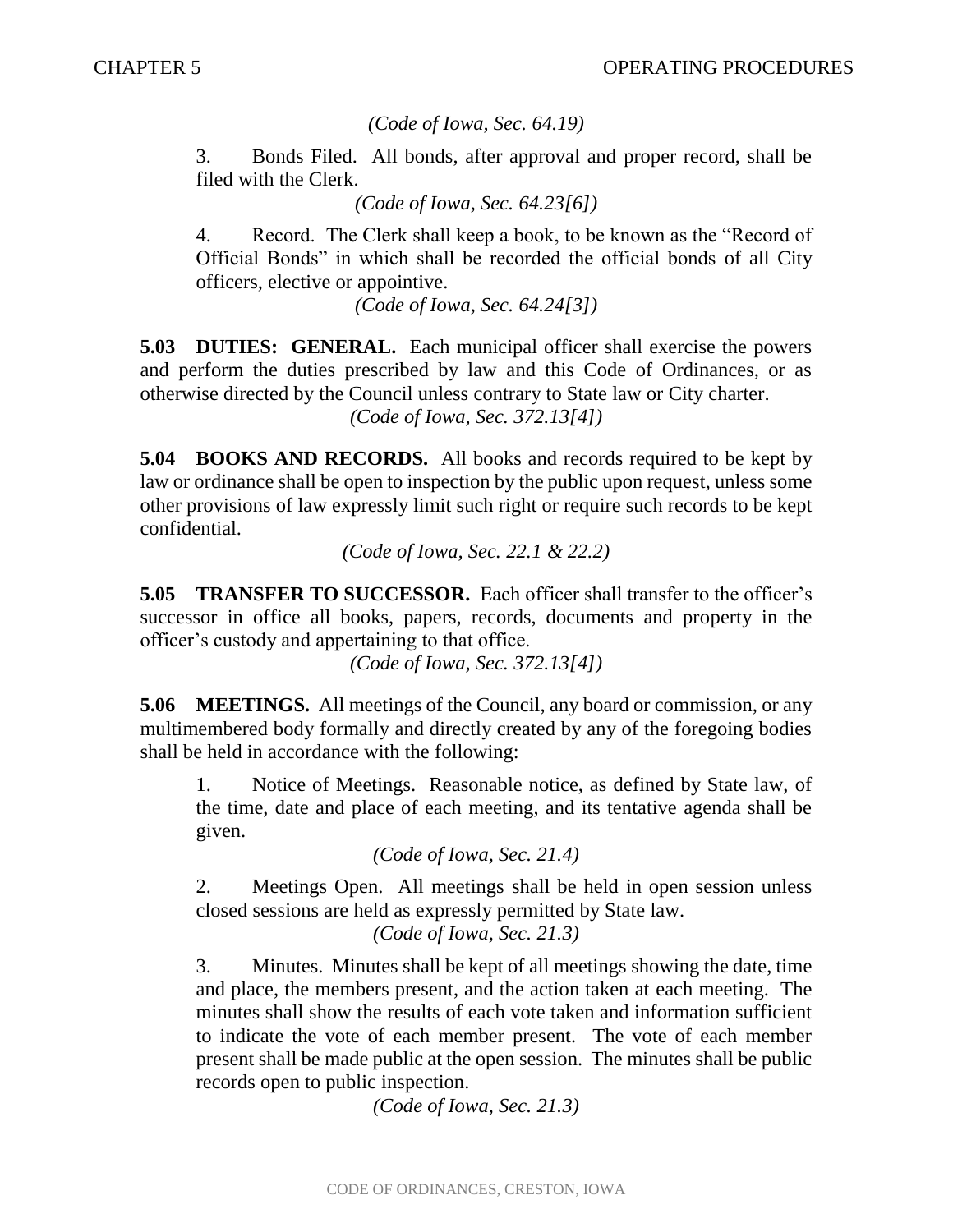4. Closed Session. A closed session may be held only by affirmative vote of either two-thirds of the body or all of the members present at the meeting and in accordance with Chapter 21 of the Iowa Code.

*(Code of Iowa, Sec. 21.5)*

5. Cameras and Recorders. The public may use cameras or recording devices at any open session.

*(Code of Iowa, Sec. 21.7)*

6. Electronic Meetings. A meeting may be conducted by electronic means only in circumstances where such a meeting in person is impossible or impractical and then only in compliance with the provisions of Chapter 21 of the Iowa Code.

*(Code of Iowa, Sec. 21.8)*

**5.07 CONFLICT OF INTEREST.** A City officer or employee shall not have an interest, direct or indirect, in any contract or job of work or material or the profits thereof or services to be furnished or performed for the City, unless expressly permitted by law. A contract entered into in violation of this section is void. The provisions of this section do not apply to:

*(Code of Iowa, Sec. 362.5)*

1. Compensation of Officers. The payment of lawful compensation of a City officer or employee holding more than one City office or position, the holding of which is not incompatible with another public office or is not prohibited by law.

*(Code of Iowa, Sec. 362.5[1])*

2. Investment of Funds. The designation of a bank or trust company as a depository, paying agent, or for investment of funds.

*(Code of Iowa, Sec. 362.5[2])*

3. City Treasurer. An employee of a bank or trust company, who serves as Treasurer of the City.

*(Code of Iowa, Sec. 362.5[3])*

4. Stock Interests. Contracts in which a City officer or employee has an interest solely by reason of employment, or a stock interest of the kind described in subsection 8 of this section, or both, if the contract is for professional services not customarily awarded by competitive bid, if the remuneration of employment will not be directly affected as a result of the contract, and if the duties of employment do not directly involve the procurement or preparation of any part of the contract.

*(Code of Iowa, Sec. 362.5[5])*

5. Newspaper. The designation of an official newspaper.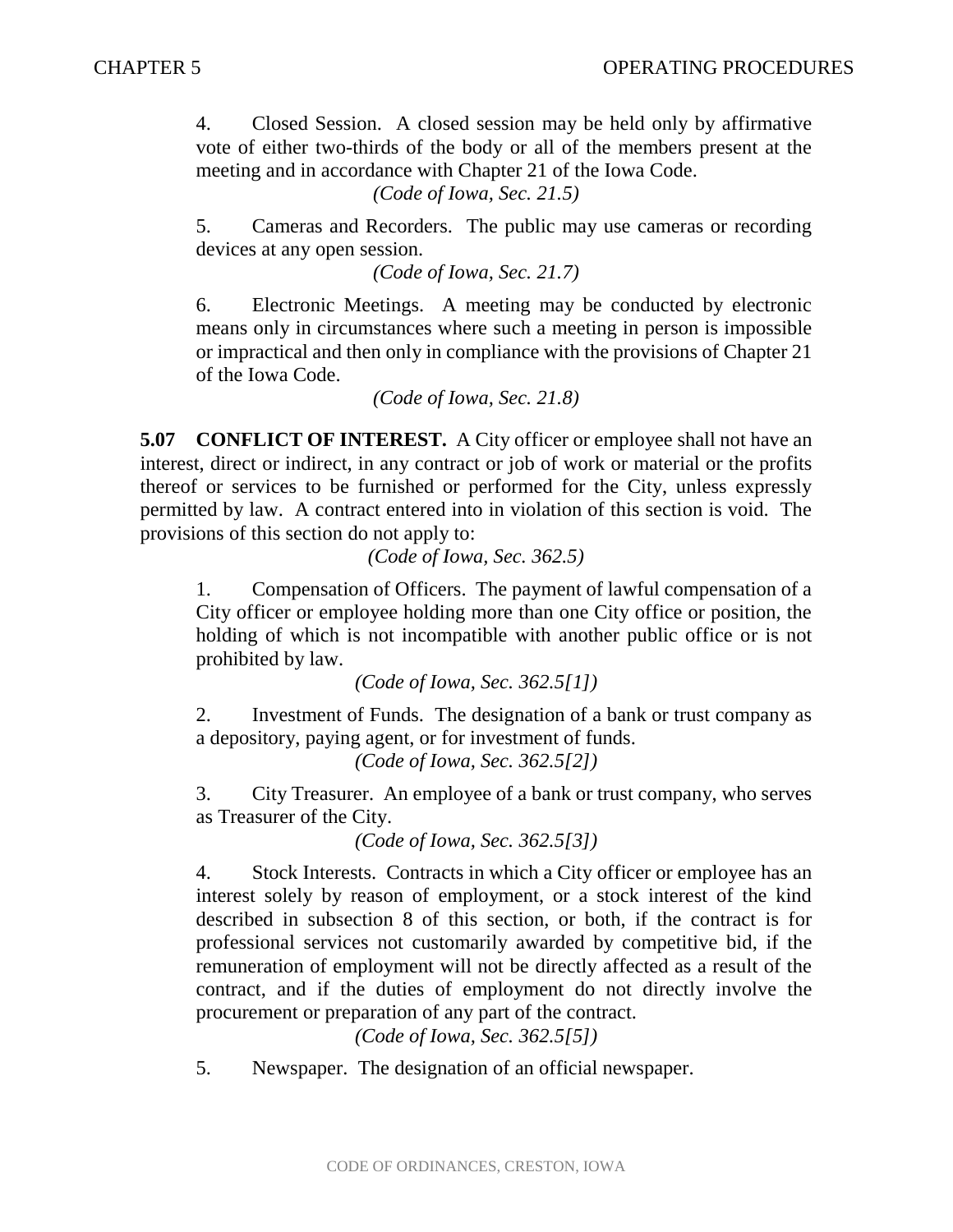## *(Code of Iowa, Sec. 362.5[6])*

6. Existing Contracts. A contract in which a City officer or employee has an interest if the contract was made before the time the officer or employee was elected or appointed, but the contract may not be renewed. *(Code of Iowa, Sec. 362.5[7])*

7. Volunteers. Contracts with volunteer fire fighters or civil defense volunteers.

*(Code of Iowa, Sec. 362.5[8])*

8. Corporations. A contract with a corporation in which a City officer or employee has an interest by reason of stock holdings when less than five percent (5%) of the outstanding stock of the corporation is owned or controlled directly or indirectly by the officer or employee or the spouse or immediate family of such officer or employee.

*(Code of Iowa, Sec. 362.5[9])*

9. Contracts. Contracts made by the City upon competitive bid in writing, publicly invited and opened.

*(Code of Iowa, Sec. 362.5[4])*

10. Cumulative Purchases. Contracts not otherwise permitted by this section, for the purchase of goods or services which benefit a City officer or employee, if the purchases benefiting that officer or employee do not exceed a cumulative total purchase price of fifteen hundred dollars (\$1500.00) in a fiscal year.

*(Code of Iowa, Sec. 362.5[10])*

11. Franchise Agreements. Franchise agreements between the City and a utility and contracts entered into by the City for the provision of essential City utility services.

*(Code of Iowa, Sec. 362.5[12])*

**5.08 RESIGNATIONS.** An elected officer who wishes to resign may do so by submitting a resignation in writing to the Clerk so that it shall be properly recorded and considered. A person who resigns from an elective office is not

eligible for appointment to the same office during the time for which the person was elected, if during that time the compensation of the office has been increased. *(Code of Iowa, Sec. 372.13[9])*

**5.09 REMOVAL OF APPOINTED OFFICERS AND EMPLOYEES.** Except as otherwise provided by State or City law, all persons appointed to City office or employment may be removed by the officer or body making the appointment, but every such removal shall be by written order. The order shall give the reasons, be